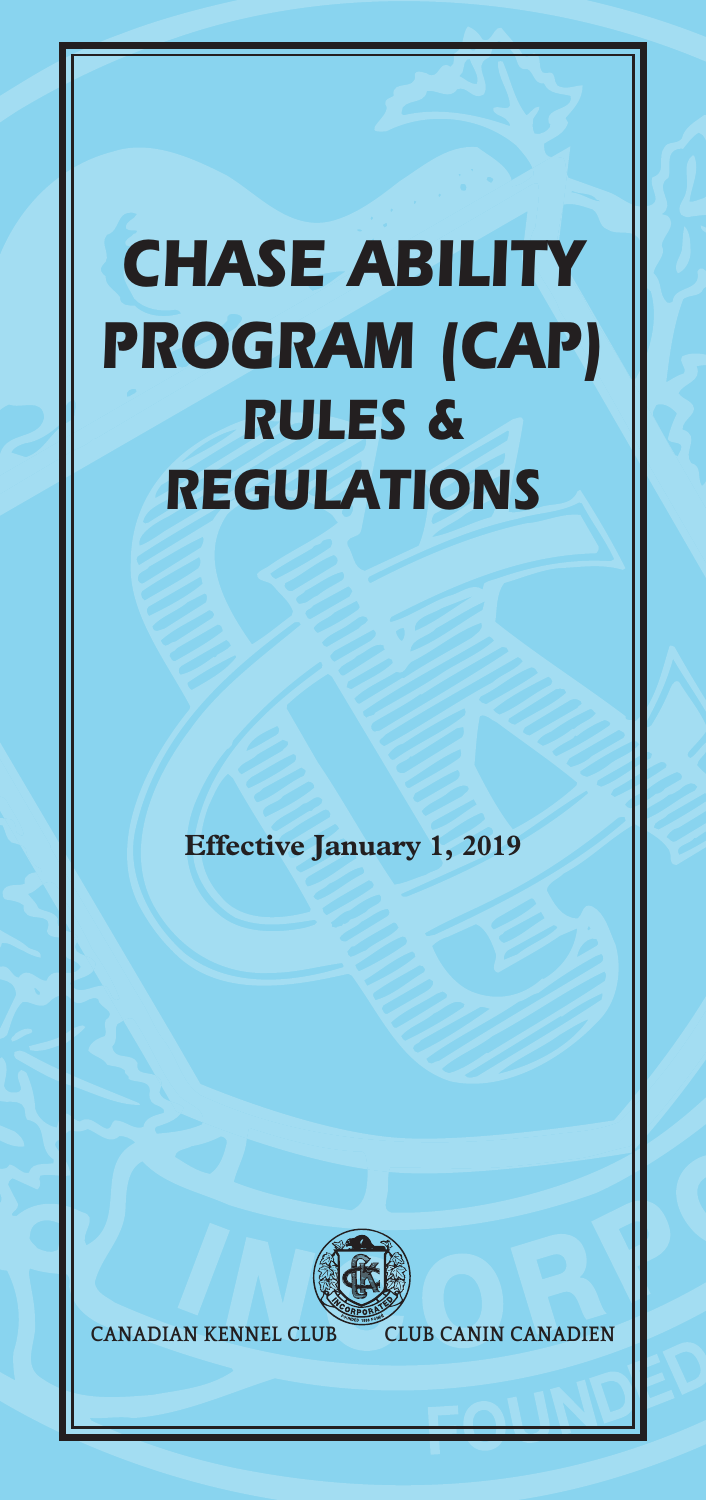# *PURPOSE*

The purpose of the CKC Chase Ability Program is to provide all purebred and mixed-breed dogs a chance to earn a title in a field event.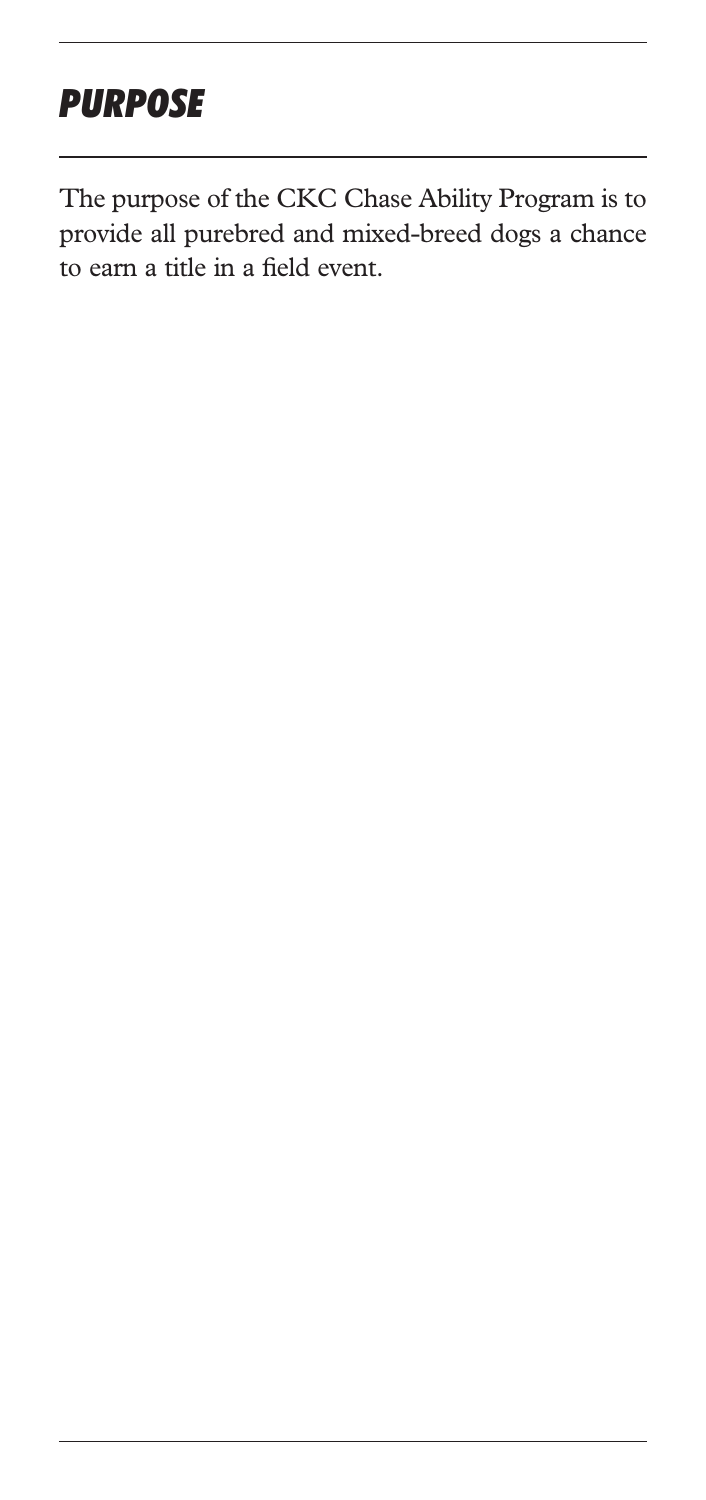# *TABLE OF CONTENTS*

| 1 |                            | <b>INTERPRETATIONS</b>                 |  |  |
|---|----------------------------|----------------------------------------|--|--|
|   | 1.1                        |                                        |  |  |
|   | 1.2                        | Chase Ability Program (CAP)            |  |  |
|   |                            |                                        |  |  |
| 2 |                            | <b>GENERAL RULES &amp; REGULATIONS</b> |  |  |
|   | 2.1                        | 3                                      |  |  |
|   | 2.2                        | Eligibility to Hold a<br>3             |  |  |
|   | 2.3                        | 3                                      |  |  |
|   | 2.4                        | $\overline{4}$                         |  |  |
|   | 2.5                        | $\overline{4}$                         |  |  |
|   | 2.6                        | $\overline{4}$                         |  |  |
|   | 2.7                        |                                        |  |  |
| 3 |                            | <b>JUDGES/JUDGING</b>                  |  |  |
|   | 3.1                        | Application for Approval of            |  |  |
|   | 3.2                        | 5                                      |  |  |
|   | 3.3                        | 6                                      |  |  |
|   | 3.4                        |                                        |  |  |
|   | 3.5                        |                                        |  |  |
| 4 | <b>PREMIUM LIST</b>        |                                        |  |  |
|   | 4.1                        |                                        |  |  |
| 5 |                            | <b>OFFICIALS</b>                       |  |  |
|   | 5.1                        |                                        |  |  |
| 6 |                            | <b>RUNNING THE EVENT</b>               |  |  |
|   | 6.1                        |                                        |  |  |
|   | 6.2                        |                                        |  |  |
|   | 6.3                        | Disqualification & Reinstatement 9     |  |  |
| 7 | <b>END OF EVENT</b>        |                                        |  |  |
|   | 7.1                        | 10                                     |  |  |
| 8 | <b>TITLES &amp; AWARDS</b> |                                        |  |  |
|   | 8.1                        | 11                                     |  |  |
|   | 8.2                        | 11                                     |  |  |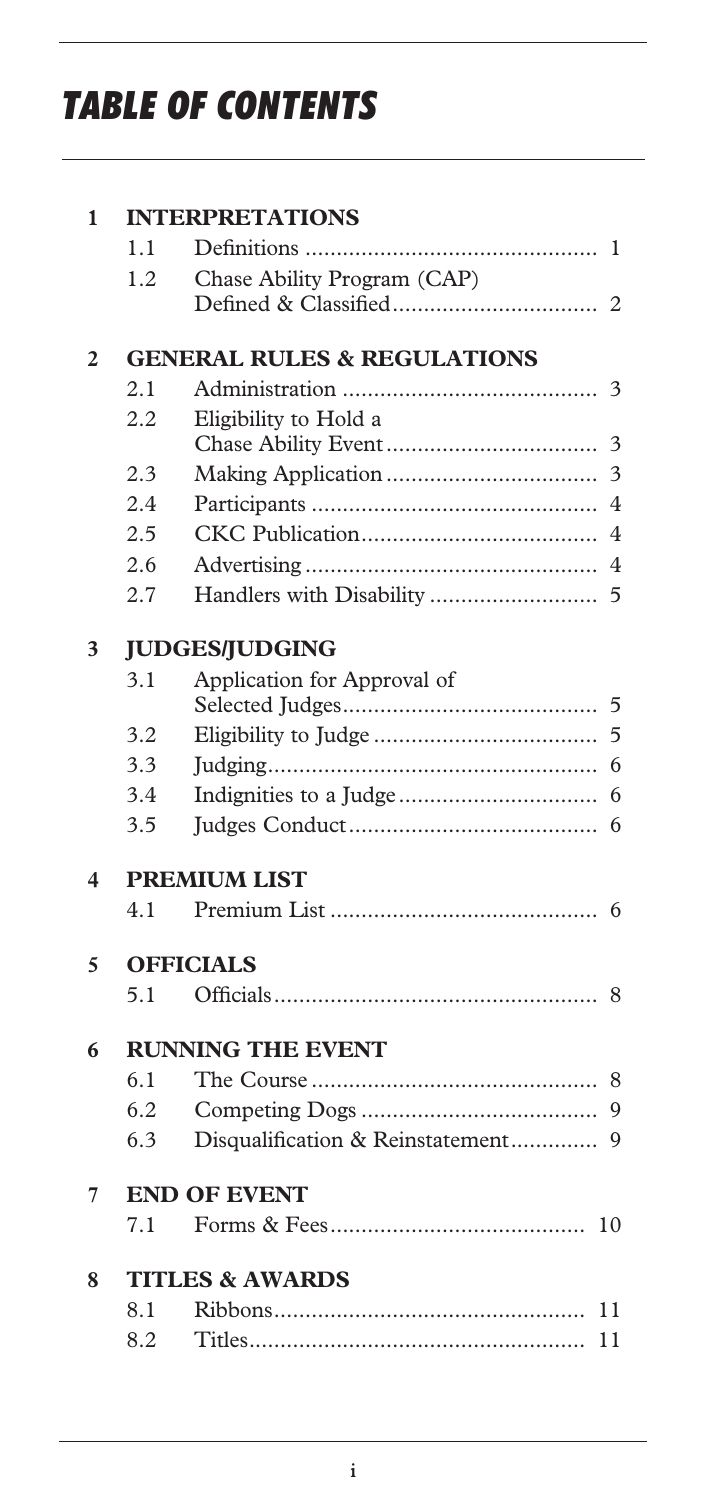| 9   | <b>UNSPORTSMANLIKE CONDUCT 12</b>                               |  |
|-----|-----------------------------------------------------------------|--|
| 10  |                                                                 |  |
| 11  |                                                                 |  |
| 12. |                                                                 |  |
| 13  | <b>PROCEDURE FOR CONDUCTING</b><br><b>A CAP EVENT COMMITTEE</b> |  |
|     |                                                                 |  |
| 15  | <b>NO LIABILITY</b> [19]                                        |  |
|     |                                                                 |  |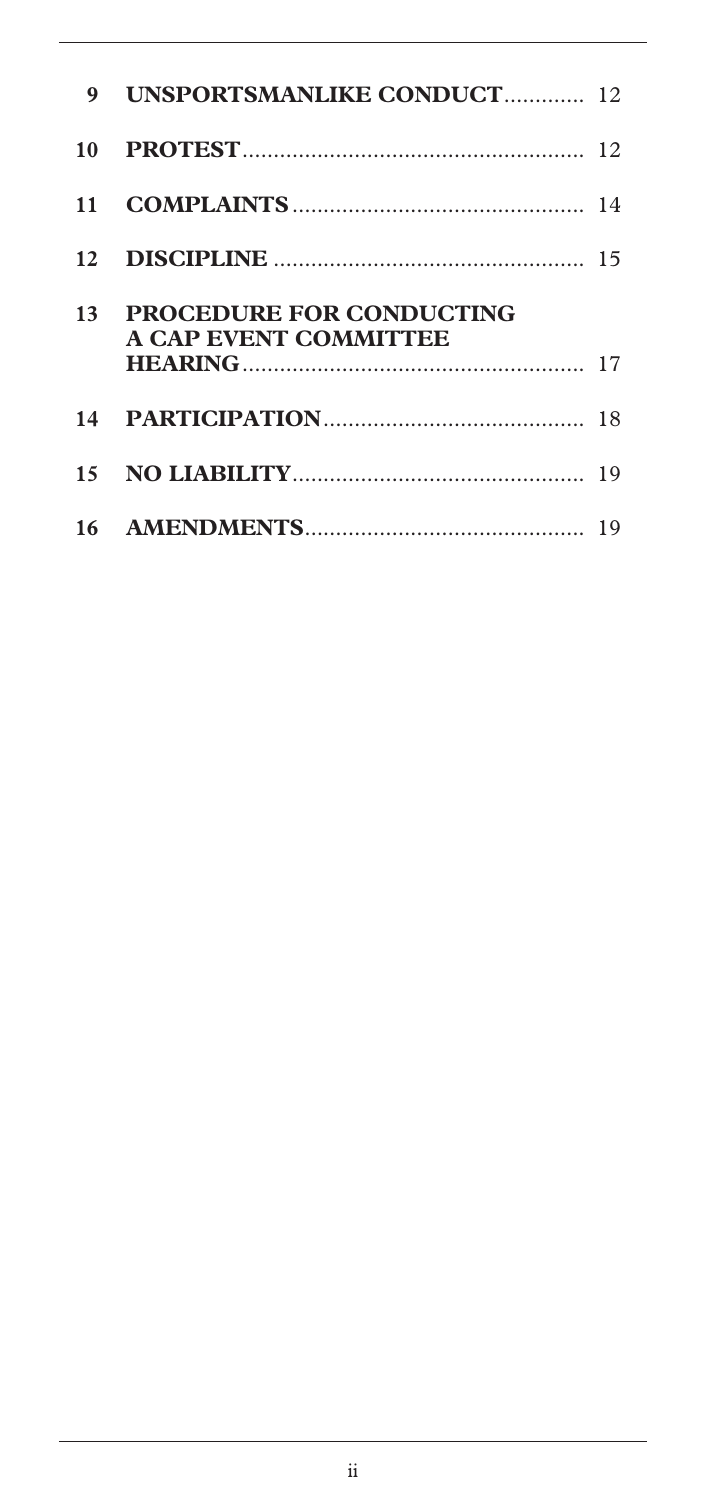# *1 INTERPRETATIONS*

#### **1.1 Definitions**

1.1.1 For the purposes of these rules and regulations the following interpretations shall apply:

> **"Board"** means the Board of Directors of The Canadian Kennel Club

> **"breed"** includes a breed that is accepted by a CKC recognized foreign stud book or by an association incorporated under the Animal Pedigree Act other than the CKC

**"CKC"** means The Canadian Kennel Club

**"Club"** means The Canadian Kennel Club

"club" means a club or association officially recognized by The Canadian Kennel Club

**"complainant"** means any person who has laid a charge or complaint against another person, partnership, company or organization relative to contravention of these rules, regulations, procedures and policies of The Canadian Kennel Club

**"debar"** means to prohibit a person from participating in any competition or other activities directed, sanctioned, sponsored or authorized by The Canadian Kennel Club if held under its auspices or under any of its rules or regulations

**"defendant"** means any person, partnership, company or organization against whom a charge or complaint has been laid, relative to contravention of these rules, regulations, procedures and policies of The Canadian Kennel Club

**"deprive of privileges"** means to deprive a nonmember of all privileges accorded to non-members of The Canadian Kennel Club, including the use of the Head Office

**"dog"** means a dog of either sex

**"expel"** means to terminate membership in The Canadian Kennel Club and depriving the person so expelled from all privileges of The Canadian Kennel Club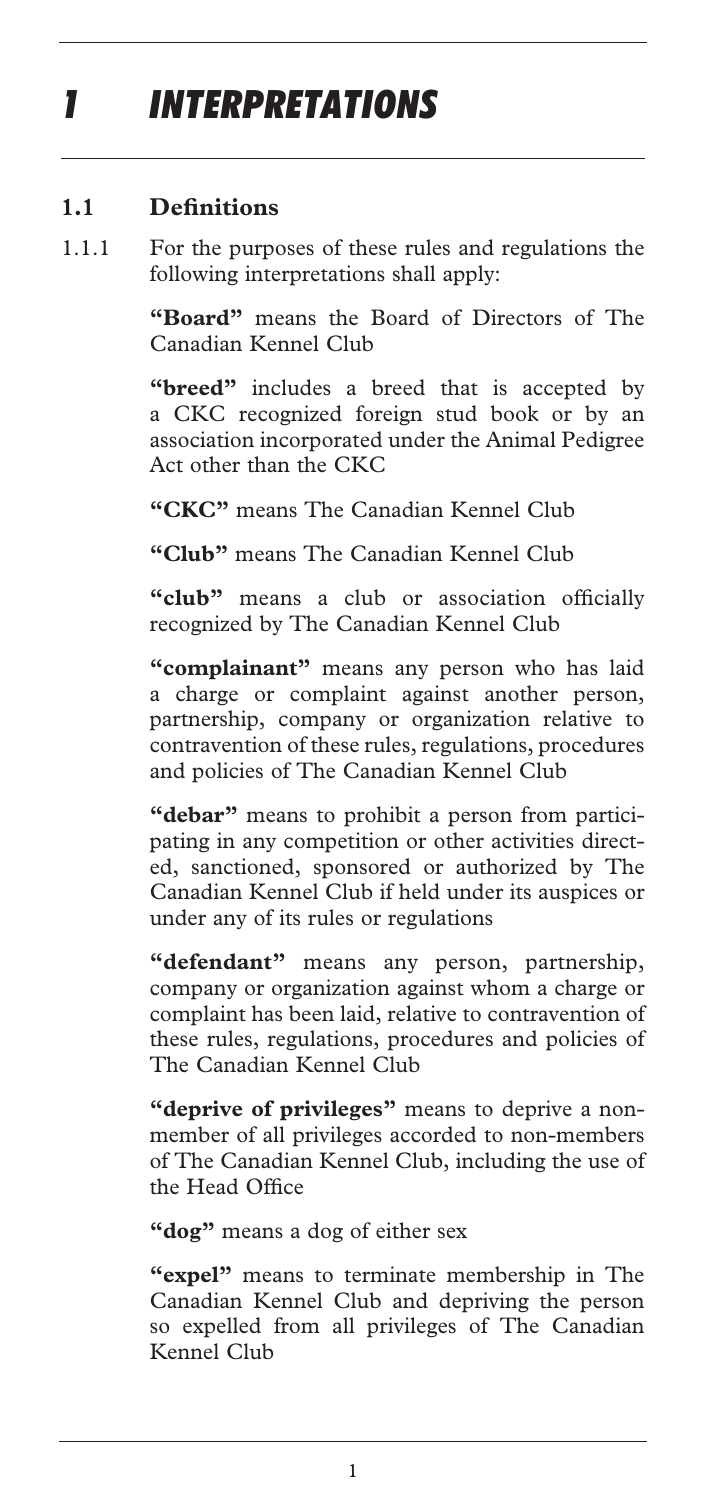**"good standing"** means an individual who is not under suspension, deprivation, debarment or who has not forfeited his rights to participate in any Canadian Kennel Club events.

**"handler"** means the person handling the dog in *(32-12-17)* an event

> **"Head Office"** means the office at which the business of The Canadian Kennel Club is carried out on a regular ongoing basis

> **"host club"** means the CKC accredited club that is responsible for conducting the CAP event

> **"immediate family"** means spouse, father, mother, son, daughter, brother, sister, grandparents and significant other

> **"just cause"** means how a reasonable person without personal bias or prejudice would act

> **"listed breed"** means a breed that is included in the Miscellaneous List and that is authorized to participate in CKC events in accordance with the rules and regulations governing those events

> "mixed-breed dog" means a dog of unknown ancestry that belongs to no recognized breed and is not the result of selective breeding

> **"owner"** means the owner or owners as stated on the registration certificate of the dog

> **"recognized breed"** means a breed that The Canadian Kennel Club is authorized to register in accordance with the Animal Pedigree Act

> **"suspend"** means to deprive a member, for the period ordered, of all the privileges of The Canadian Kennel Club

> This rule book shall be read with all applicable changes in gender so that the masculine shall include the feminine and vice versa and the singular shall include the plural if applicable.

#### **1.2 Chase Ability Program (CAP) Defined & Classified**

1.2.1 An approved Chase Ability Program is a formal event given by CKC recognized clubs to provide all purebred and mixed-breed dogs a chance to earn a participation title in a field event.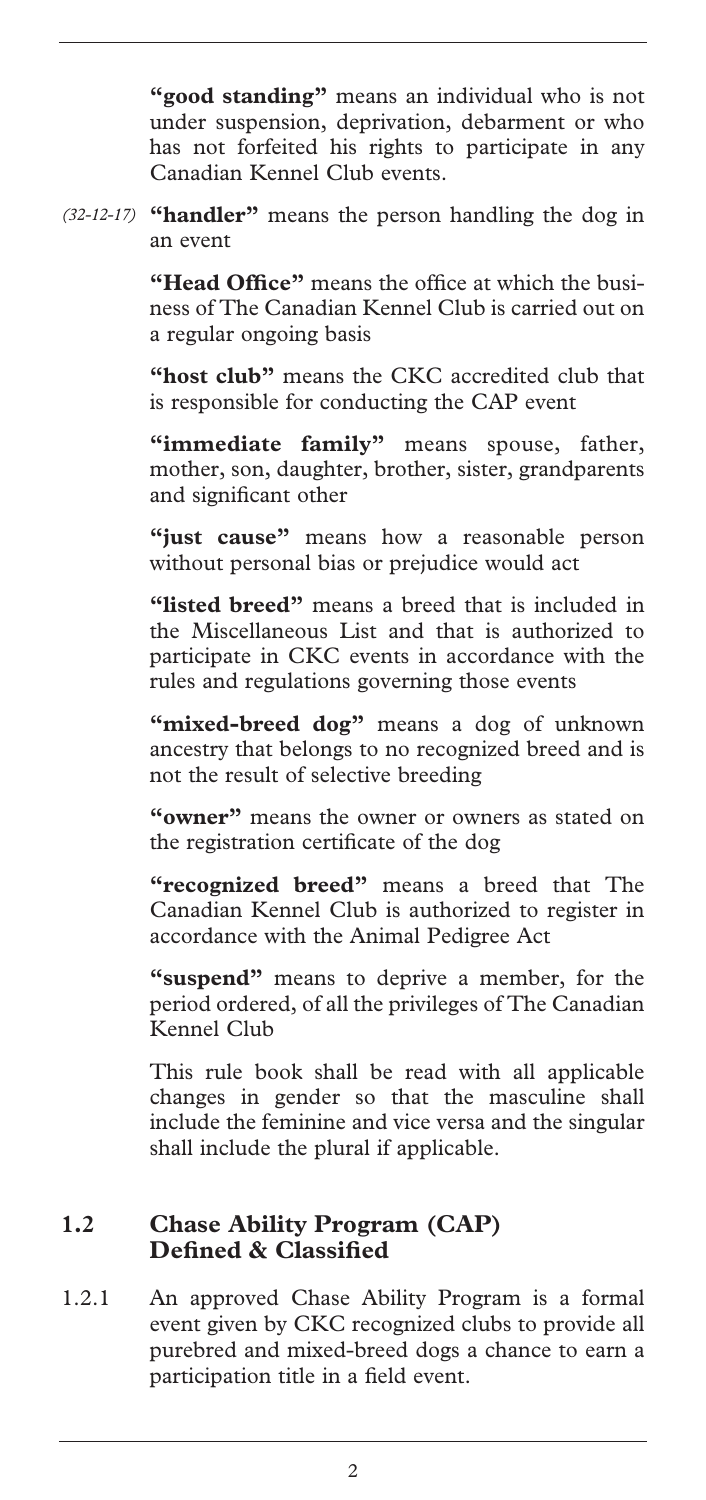- 1.2.2 There will be no Chase Ability Conformation Show.
- 1.2.3 There will be no sanctioned Chase Ability Test as clubs will have to have sanction Field Trials (governed by the Lure Coursing Rules) in order to hold the Chase Ability Program.

# *2 GENERAL RULES & REGULATIONS*

#### **2.1 Administration**

- 2.1.1 All applicable administrative regulations governing CKC events shall apply to the Chase Ability Program unless specifically addressed in this document. This document supersedes the CKC events rules & regulations if there is a conflict.
- 2.1.2 When, due to circumstances beyond its control, a club finds it necessary or advisable to change the date of the event, the date may be changed subject to CKC approval.
- 2.1.3 When due to circumstances beyond its control, a club finds it necessary to change the event venue; the venue may be changed with approval of the CKC.
- 2.1.4 An advisory shall be sent to all registered participants advising of the change in date and/or venue.

#### **2.2 Eligibility to Hold a Chase Ability Event**

2.2.1 Any CKC recognized Club approved to run CKC Lure Coursing Trials is automatically approved to hold CAP events.

#### **2.3 Making Application**

- 2.3.1 Events may be either stand alone or may be held at the conclusion of a club's primary approved CKC event.
- 2.3.2 The CAP event must be applied for as a separate event on the CKC approved event application form no later than 180 days prior to the event date.
- 2.3.3 If the club limits the number of participants then this must be stated in the premium list.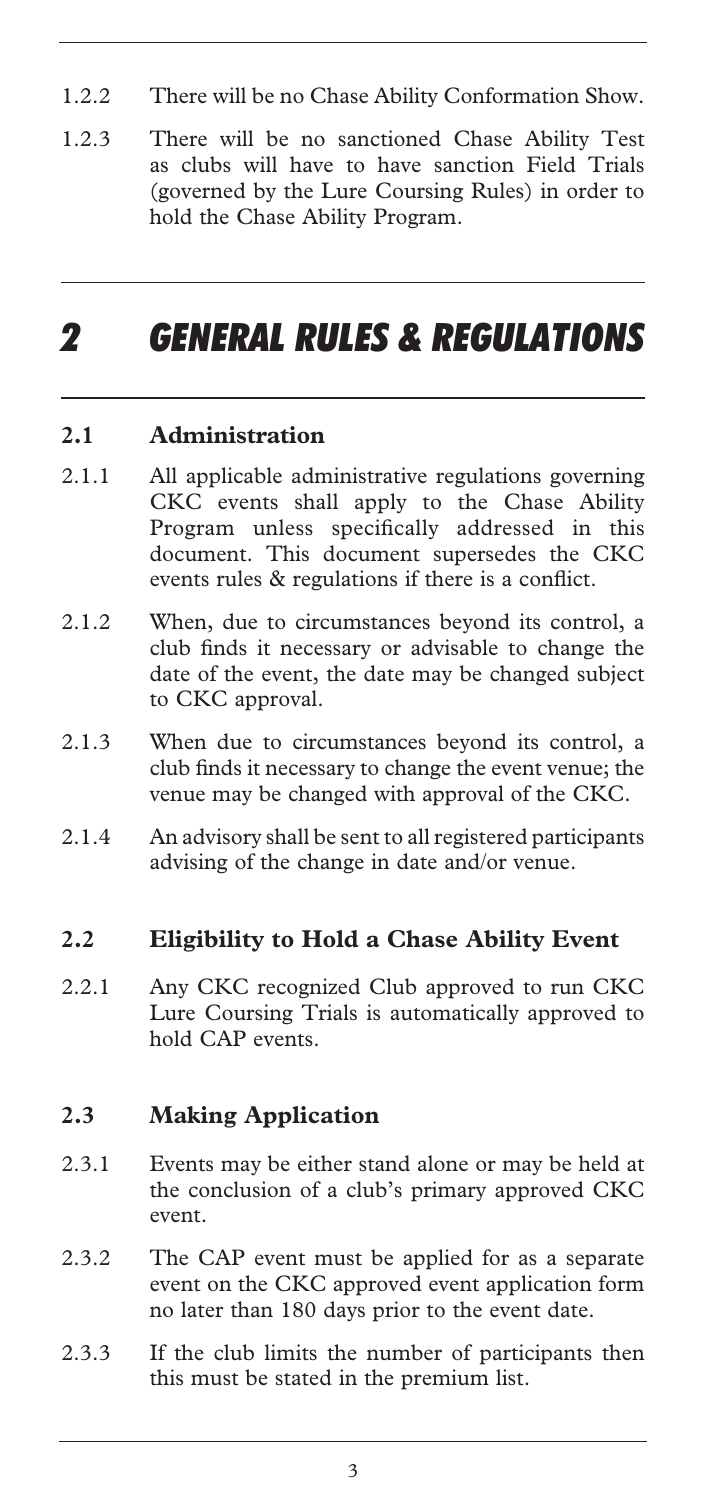2.3.4 If the club holds the CAP event after another CKC approved event they may use the same Premium List but separate entry forms for the events must be submitted.

#### **2.4 Participants**

- 2.4.1 Chase Ability Program participation is open to all purebred and mixed-breed dogs at least 12 months of age that are individually registered with the CKC; or have an Event Registration Number (ERN); or have a Performance Event Number (PEN); or eligible for registration with the CKC; or have a Miscellaneous Certificate Number (MCN) if it belongs to a CKC listed breed; or have a Canine Companion Number (CCN) if it's a mixed-breed.
- 2.4.2 Females in season may not participate.

*(32-12-17)* 

- 2.4.3 An inspection committee, consisting of two experi-(32-12-17) enced persons, shall inspect each entry for lameness,
- fitness to participate and females in season.
- 2.4.4 If in the opinion of the committee, any entry is found to be lame, unfit to compete or a female is in season, it shall not be allowed to participate and the entry fees shall be refunded. *(32-12-17)*

#### **2.5 CKC Publication**

2.5.1 All clubs holding CAP are required to have available copies of the latest edition of these Chase Ability Program Rules and Regulations.

#### **2.6 Advertising**

- 2.6.1 A club that has not been granted priority dates must not advertise or publish the date of any event that has not been approved by the CKC.
- 2.6.2 A club that has been granted priority dates for its event may advertise those dates prior to submitting the Event Date Application. This does not exempt the club from submitting the required application to the CKC within the prescribed time frame.
- 2.6.3 A club must not advertise the names of the judge until the club has received official notification from the CKC that the judge has been approved.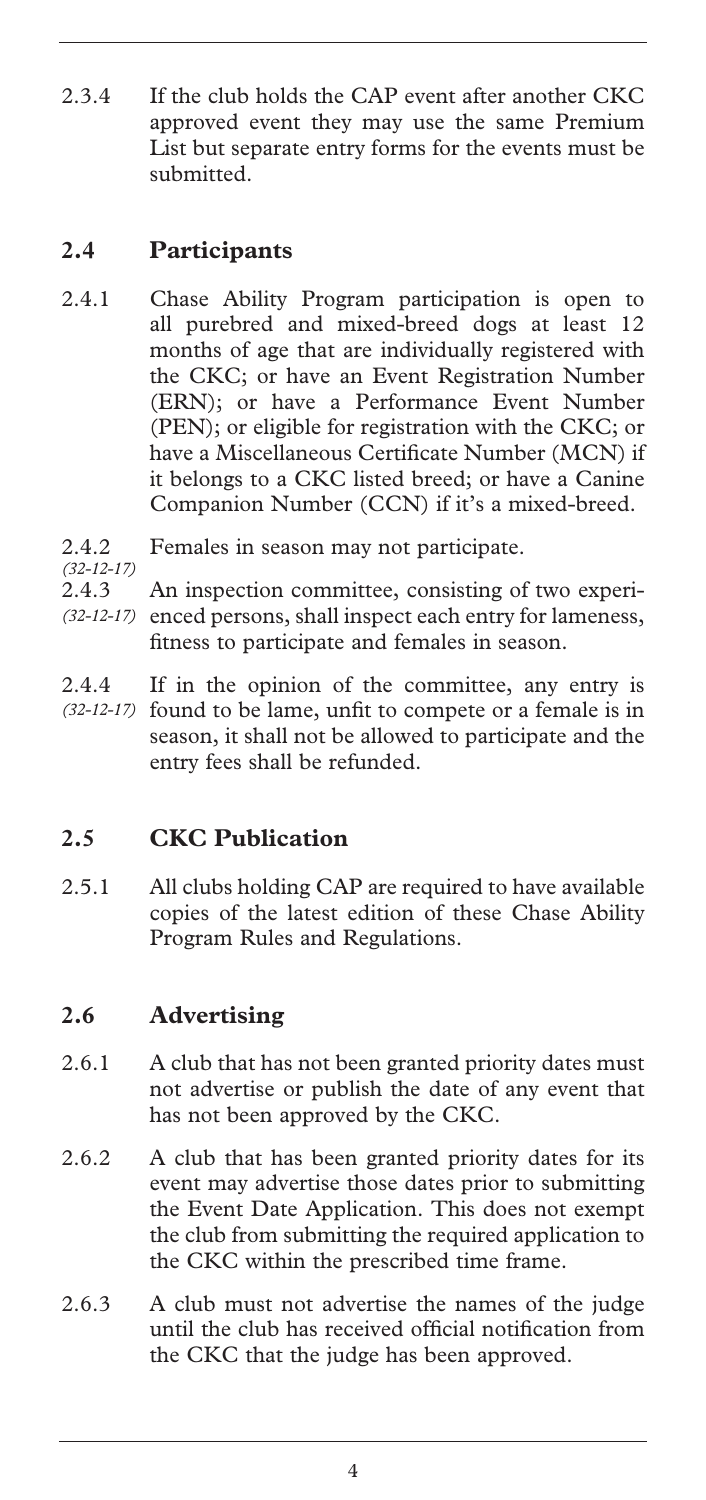#### **2.7 Handlers with Disability**

2.7.1 At the judge's discretion a modification to the exercise/routine may be made to accommodate a handler with disabilities providing that such modification does not aid the dog's performance or inhibit other dogs and the dog is required to perform all exercises/routines.

# *3 JUDGES/JUDGING*

#### **3.1 Application for Approval of Selected Judges**

- 3.1.1 After a club has been granted permission by the CKC to hold a CAP event, the club must submit a Judging Panel Application. The application must be submitted so as to be received not less than 120 days prior to the date of the event. The application must set forth the name and address of the person selected to judge.
- 3.1.2 When the Judging Panel Application reaches the CKC less than 120 days prior to the event, an administrative fee as set by the Board will be assessed against the club.
- 3.1.3 If the CKC is not prepared to approve a person selected to judge, the club must, within 2 weeks of notification, submit to the CKC the name of alternate person to judge the assignment in question.

#### **3.2 Eligibility to Judge**

- 3.2.1 Any individual who is licensed to judge Lure Coursing Field Trials for any breed by the Canadian Kennel Club, American Sighthound Field Association (ASFA) and/or the American Kennel Club shall be eligible to judge at CKC approved Chase Ability Program Test.
- 3.2.2 Any person who is a regular member in good standing with the CKC may apply to judge CKC approved Chase Ability Program Tests, having participated in lure coursing, in some capacity and has received the written endorsement of a lure coursing club and a licensed lure coursing judge. *(29-06-18)*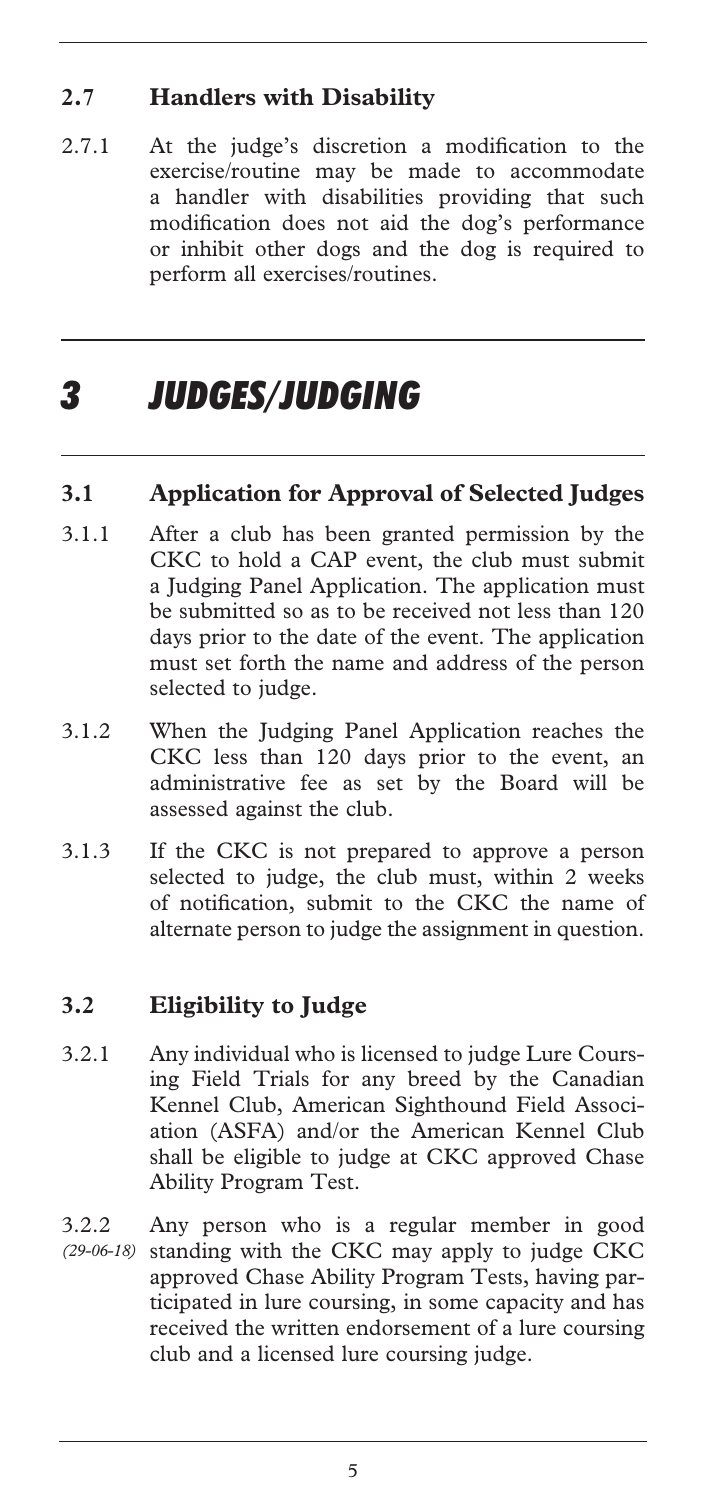3.2.3 Persons whose names appear on the list of eligible Canadian Kennel Club Lure Coursing Field Trial judges may be approved to judge at any approved CAP.

#### **3.3 Judging**

- 3.3.1 The dogs are graded as pass/fail.
- 3.3.2 The event giving club must provide the judge with a score sheet with the name of each dog running & a place to mark Pass/Fail beside the dog's name.
- 3.3.3 The judge's decision is final.

#### **3.4 Indignities to a Judge**

3.4.1 A judge officiating at an event held under these (32-12-17) rules shall not be subjected to indignities of any kind. It shall be the duty and obligation of the club holding the trial to see that this rule is effectively carried out.

#### **3.5 Judges Conduct**

3.5.1 A judge must conduct himself in a manner that is fair and not prejudicial to the sport.

### *4 PREMIUM LIST*

#### **4.1 Premium List**

- 4.1.1 A standard premium list must be published by all clubs holding CAP events under these rules. Once a club or association which has been granted permission to hold a CAP event and has received approval of its selected judges, it must prepare and distribute a premium list with entry forms to be made available to prospective exhibitors.
- 4.1.2 At the time of distribution of premium lists to prospective exhibitors, the club shall forward one copy of the premium list and approved entry form to the CKC Shows and Trials Division, to the officiating judge, to the local CKC Board Member,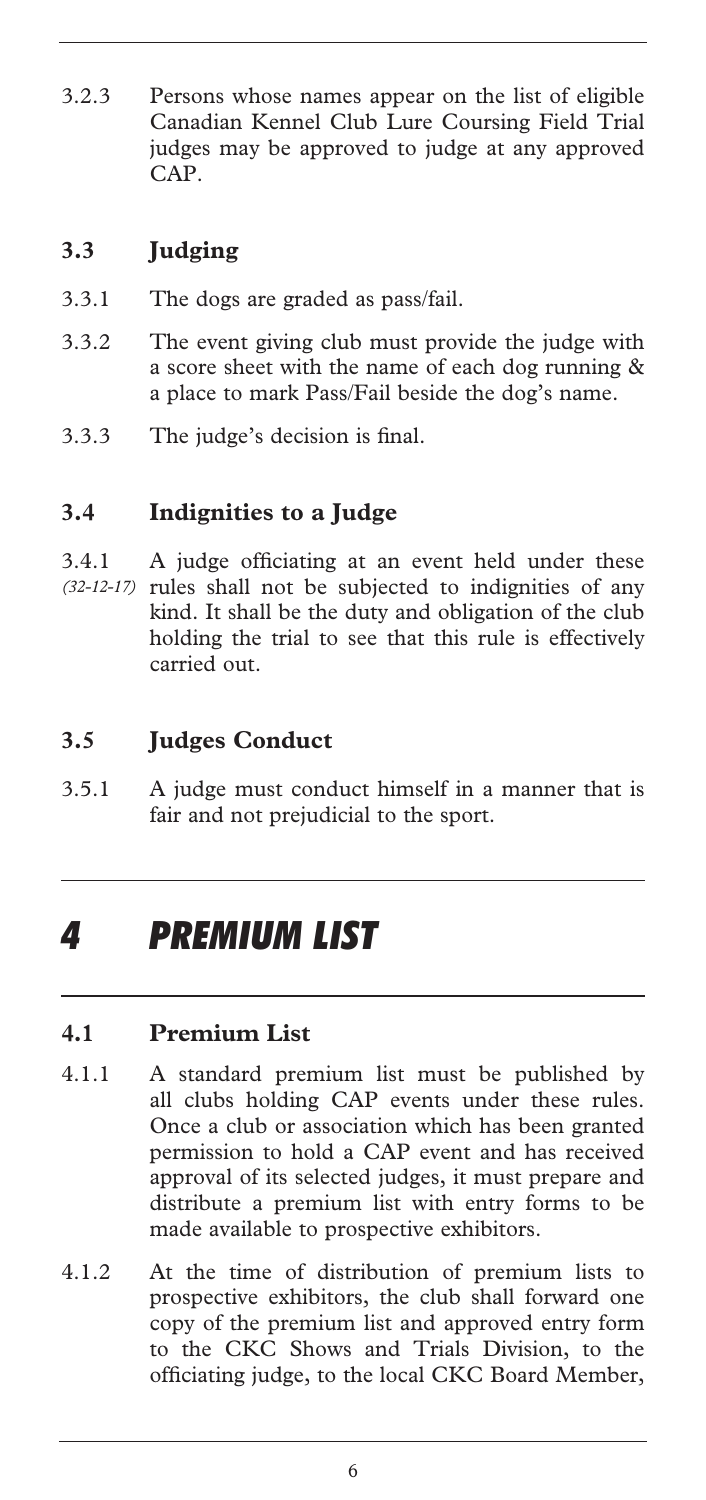and to the Lure Coursing Representative residing in the zone in which the trial is to be held.

- 4.1.3 Premium lists and entry forms shall be of such size, in such form, and contain such information as prescribed by the CKC. The following information must be listed on the cover (or first inside page excluding the inside cover) of the premium list:
	- (a) The words "Official Premium List";
	- (b) The name of the club or association holding the event;
	- (c) Type of event being held;
	- (d) Dates of the event;
	- (e) Date and closing time for entries (if post entries will be accepted, a statement to this effect must be included).
- 4.1.4 The following information must appear in a premium list:
	- (a) The statement "These events are held under the rules of The Canadian Kennel Club";
	- (b) The exact location of the event (a map showing the location may be included);
	- (c) The amount of the entry fee for each stake, and the fee for listed dogs;
	- (d) A list of the club officers which include the president, vice-president, secretary and treasurer;
- (e) A list of the Event Committee with the address *(32-12-17)*  and phone number of the Event Secretary;
- (f) The address and phone number of where *(32-12-17)*  entries are to be sent (if different from the Event Secretary);
	- (g) Name and mailing address of the judge;
	- (h) A list of awards and/or prizes, if offered;
	- (i) At least one copy of the entry form with the official logo of the CKC;
	- (j) The name of the Executive Director of the CKC and the address of the Head Office;
	- (k) The name of the local CKC Lure Coursing Representative;
	- (l) The name of the local CKC Board Member;
- (32-12-17) (m) The following statement must be included in every premium list:

 "It shall be the duty and obligation of the trialgiving club to see that a judge, club official,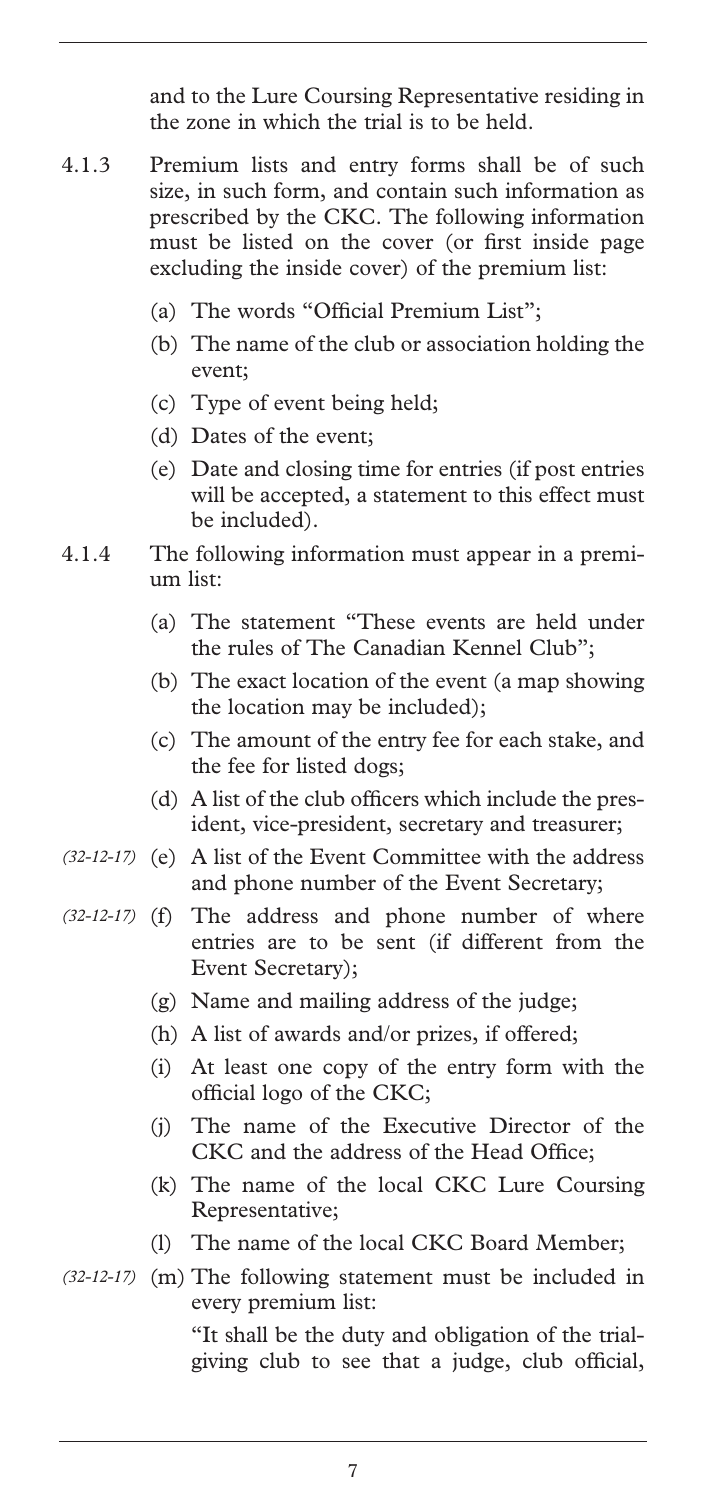volunteer or any participant at an event held under these rules is not subject to indignities of any kind. The Event Committee Chair shall promptly report to the CKC any infringement of this regulation, and the CKC shall have the authority to take such action as it deems fit on receipt of a report indicating that this has occurred."

4.1.5 Clubs are free to include other rules and information as they deem necessary. However, if other rules are included, they become part of the premium list and will be enforced.

### *5 OFFICIALS*

#### **5.1 Officials**

- 5.1.1 Event officials shall include an event chair, an event secretary, a Lure Operator, a starter and an event judge.
- 5.1.2 No official shall fill more than one position at a CAP event.
- 5.1.3 The event giving club and their field committee are responsible for the safety of the course.
- 5.1.4 The event judge shall walk the course to ensure there are no harmful objects within five yards of either side of the lure path.

### *6 RUNNING THE EVENT*

#### **6.1 The Course**

- 6.1.1 The course shall be designed with the safety of participants as a high priority, there shall be no turns more acute than 90 degrees.
- 6.1.2 The distance to the first pulley must be at least 50 yards.
- 6.1.3 The course may be a closed loop or drag system.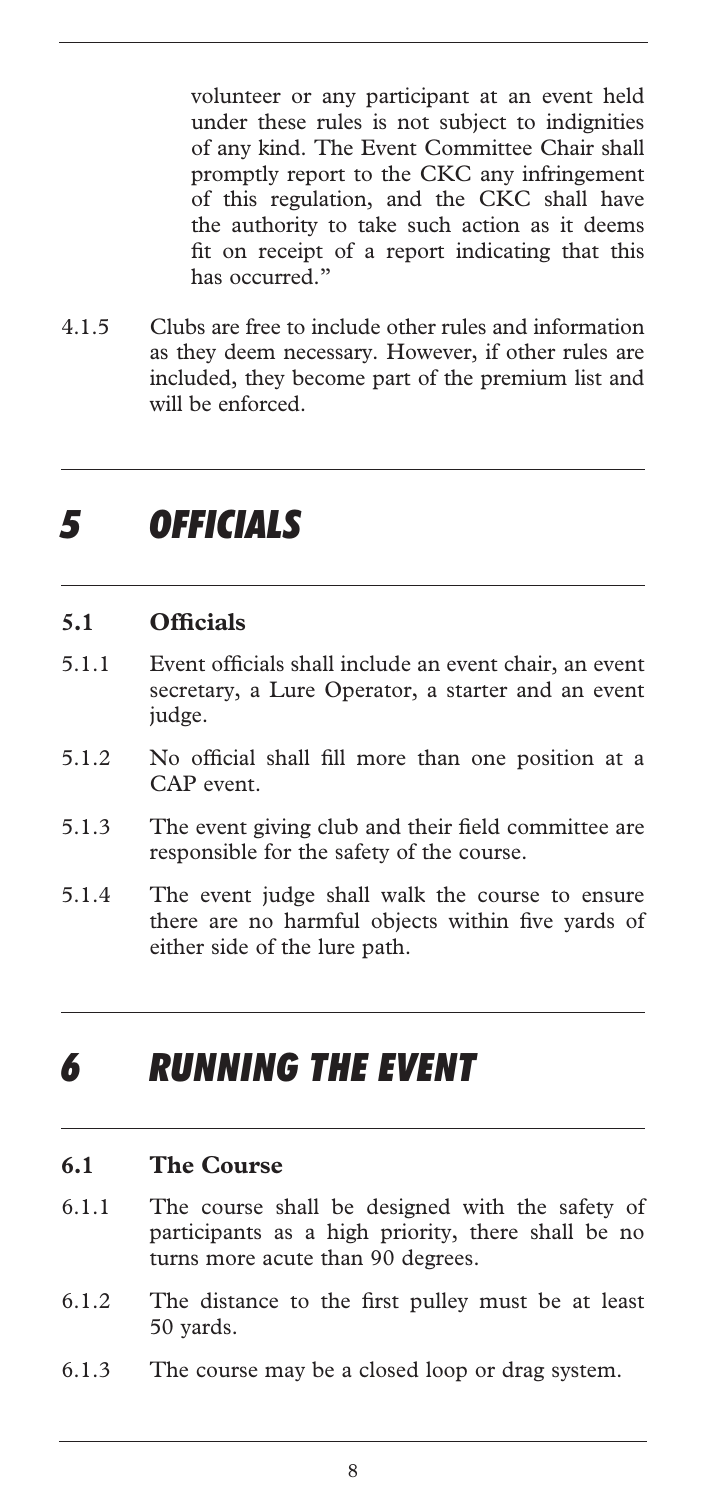- 6.1.4 There shall be two course lengths, 300 and 600 yards (273 and 545 meters).
- 6.1.5 The short course shall be for dogs shorter than 12 inches at the withers and/or brachycephalic (flat-faced dogs).
- 6.1.6 The long course shall be used by all dogs not eligible to run the short distance.
- 6.1.7 If there is a question on which course a dog shall run the judge shall decide.

#### **6.2 Competing Dogs**

- 6.2.1 Dogs must complete the entire distance of their course with enthusiasm and without interruption.
- 6.2.2 Dogs shall run as singles ONLY.
- 6.2.3 The dog may wear a catch collar that is free of any item which may become entangled in the line.
- 6.2.4 Prong or electronic collars are NOT permitted.
- 6.2.5 The collar shall be snug to minimize the chance of getting caught in the line.

#### **6.3 Disqualification & Reinstatement** *(19-03-16)*

- 6.3.1 Any dog disqualified for biting or viciousness shall automatically be disqualified from entering in any other event in any other discipline until such time as the dog is officially reinstated.
- 6.3.2 A dog that bites or attempts to bite another dog or (32-12-17) a person may be removed from the event grounds during the duration of the event by the Chair of the Event Committee.
- 6.3.3 The judge shall have the authority to disqualify or (58-06-17) excuse a dog which menaces, threatens, or attempts to bite the judge, another person, or any dog in the field. If a dog is twice excused for any combination of these actions, it shall have the status of a disqualified dog. The judge shall also have the authority to disqualify or excuse a dog which attempts to bite, or bites in response to an attack fron another dog.
- 6.3.4 The judge shall disqualify or permanently disqualify a dog which bites the judge, another person or any dog in the field. Dogs permanently disqualified under this provision will not be eligible for reinstate- *(58-06-17)*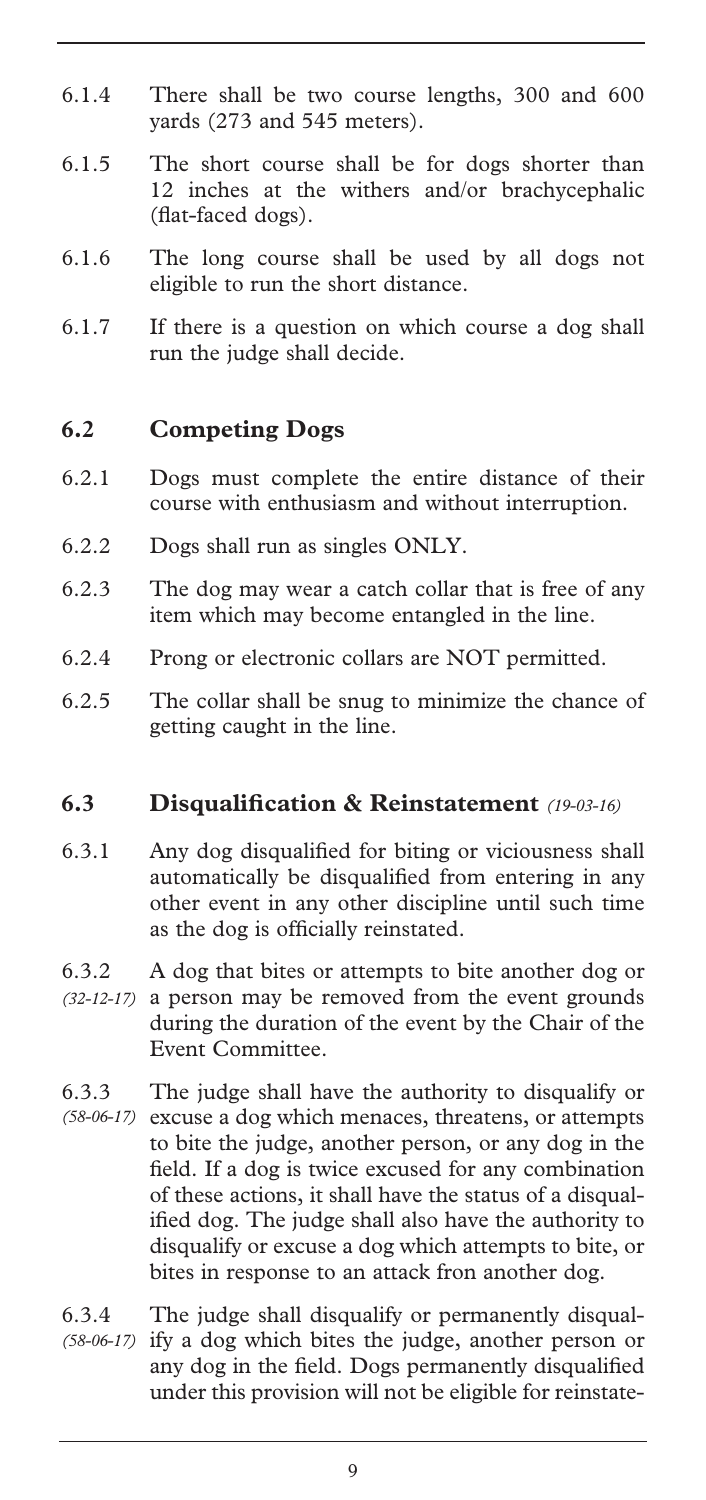ment. The decision to permanently disqualify a dog must be clearly indicated on the judge's disqualification form.

- 6.3.5 Once a dog has been disqualified for any reason at a Chase Ability Test, it may not be entered until *(19-03-16)*  the dog has been reinstated by the CKC. All awards earned by a dog in violation of this section will be cancelled by the CKC and the owner of the dog is subject to disciplinary action. A dog disqualified under section 6.3.4 is not eligible for reinstatement.
- 6.3.6 Any dog that is disqualified under section 6.3.4 shall automatically be disqualified from entering in *(19-03-16)*  any other CKC event in any other discipline until such time as the dog is officially reinstated, if the dog is eligible for reinstatement.
- 6.3.7 Reinstatement
- *(19-03-16)* 
	- (a) The owner of a dog which has been disqualified at an event held under these rules may, after 30 days from the date of said disqualification, apply in writing to the CKC for reinstatement of the dog, unless the dog is ineligible for reinstatement as per Section 6.3.4. The request for reinstatement must be accompanied by a deposit as set by the Board.

# *7 END OF EVENT*

#### **7.1 Forms & Fees**

- 7.1.1 The Event Secretary of the club or association holding CAP under these rules must forward to the CKC the following materials so as to be received not more than 21 days after the last day of the event (if received after 21 days late fees as set by the Board will be applied):
	- (a) All entry forms
	- (b) The judges score sheet
	- (c) Any other information that may be required by the CKC
	- (d) Remittance which shall include all listing fees for the entries of non-registered dogs and a recording fee for every dog entered at the event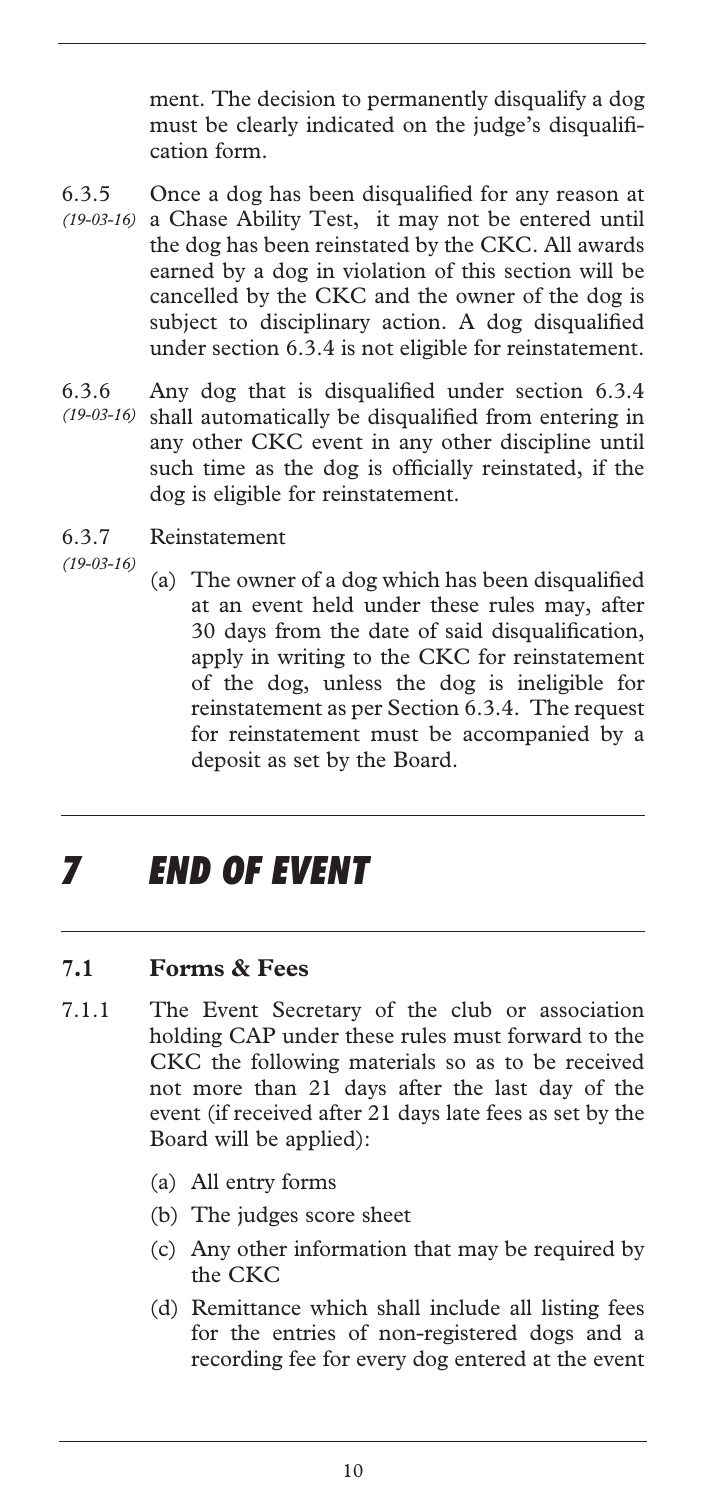7.1.2 If a club does not provide a catalogue, a list may be substituted which includes the following information: breed, name of dog, registration number (if given), Event Registration Number (ERN), Performance Event Number (PEN), Miscellaneous Certification Number (MCN) or Canine Companion Number (CCN), name and address of owner.

### *8 TITLES & AWARDS*

#### **8.1 Ribbons**

- 8.1.1 Clubs holding Chase Ability events shall offer a ribbon or rosette to each dog that achieves a pass grade.
- 8.1.2 Ribbons/rosettes must conform to the CKC directed size and colour.
- 8.1.3 The words "Chase Ability Qualifier", the name of the event giving club and the CKC logo must be on the ribbon/rosette.
- 8.1.4 Ribbon Color to be GOLD

#### **8.2 Titles**

- 8.2.1 There are three titles dogs may earn doing the Chase Ability Program. They are:
	- (a) Chase Ability (CA)

 awarded to a dog that passes the Chase Ability event three times under at least two different judges

(b) Chase Ability Excellent (CAX)

 awarded to a dog that passes the Chase Ability event a total of ten times  $(CA + 7$  additional passes)

(c) Chase Ability Excellent 2 (CAX 2)

 awarded to a dog that passes the Chase Ability Event a total of 20 times  $(CAX + 10)$ . For every further 10 passes the dog may add a higher number after the CAX (CAX 3, CAX 4, etc.)

8.2.2 Titles will be a suffix to the dog's name.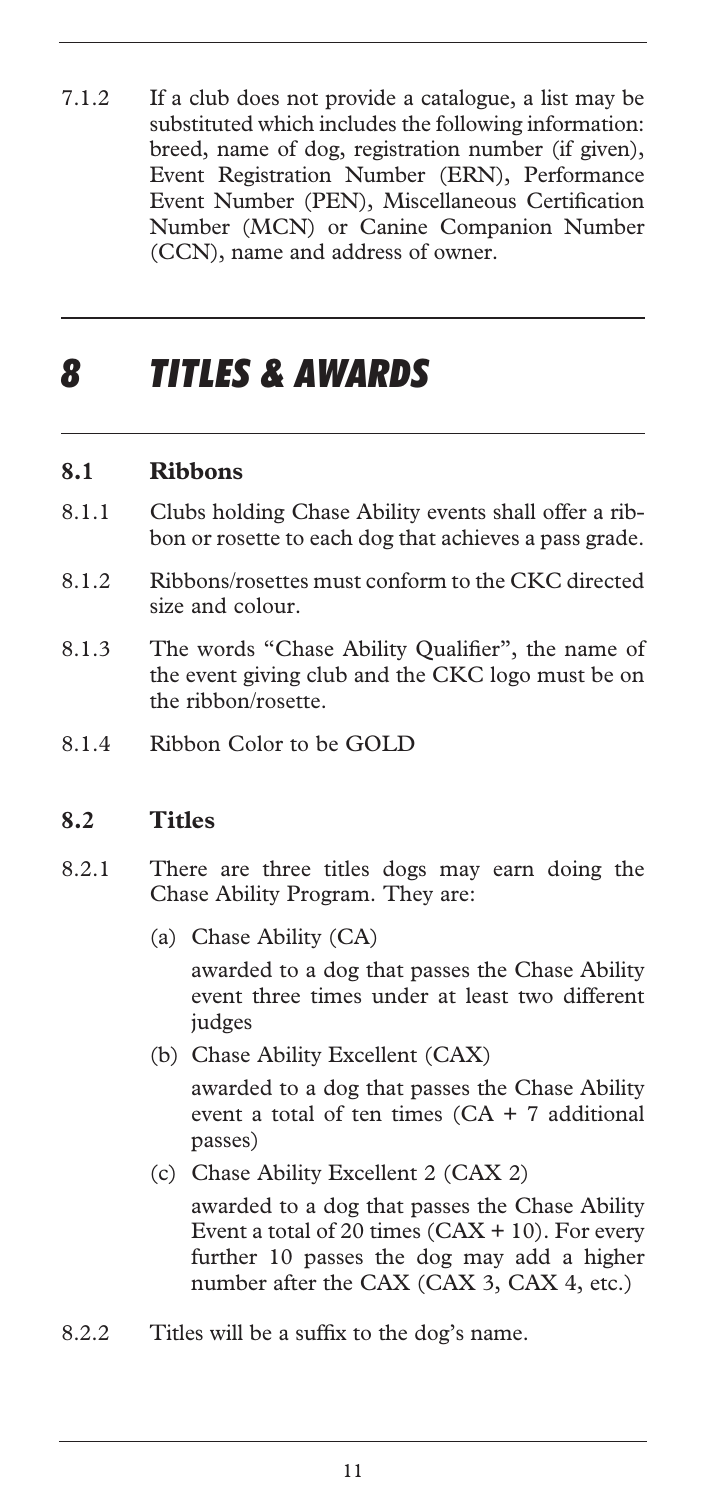# *9 UNSPORTSMANLIKE CONDUCT*

- 9.1 It shall be deemed unsportsmanlike conduct if a person, during the running of, or in connection with an event, abuses or harasses a judge, trial official or any other person present in any capacity at the event.
- 9.2 Any handler who displays unsportsmanlike conduct or who is seen to kick, strike or otherwise roughly manhandle a dog while on the grounds of a CAP event at any time during the holding of the event, may be expelled from the trial by the Field Trial Committee.
- 9.3 The judge shall also have the authority to expel a handler from a trial if he/she observes unsportsmanlike conduct on the part of the handler or see the handler kicking, striking or otherwise roughly manhandling a dog while the event is in progress. It will be the duty of the judge to report promptly to the Field Trial Committee the expulsion of a handler.
- 9.4 The Committee shall investigate, at once, any instance of alleged unsportsmanlike conduct on the part of the handler, or any report that a handler has been observed kicking, striking or otherwise roughly manhandling a dog. If the Field Trial Committee, after investigation, determines that a handler is in violation of this section, and that the incident, if proven, would constitute conduct prejudicial to the sport or the CKC, it shall exercise its authority in accordance with the Complaints section of these rules.
- 9.5 The Event Secretary shall submit to the CKC a complete report of any hearing action taken under this section within 21 days.

# *10 PROTEST*

- 10.1 A protest against a dog may be made by an (21-03-16) exhibitor, handler, any member of the CKC, or a member of the club or association holding the event in the following manner:
- (a) A protest should be lodged with the Event Chair *(21-03-16)* before the closing of the event and must be in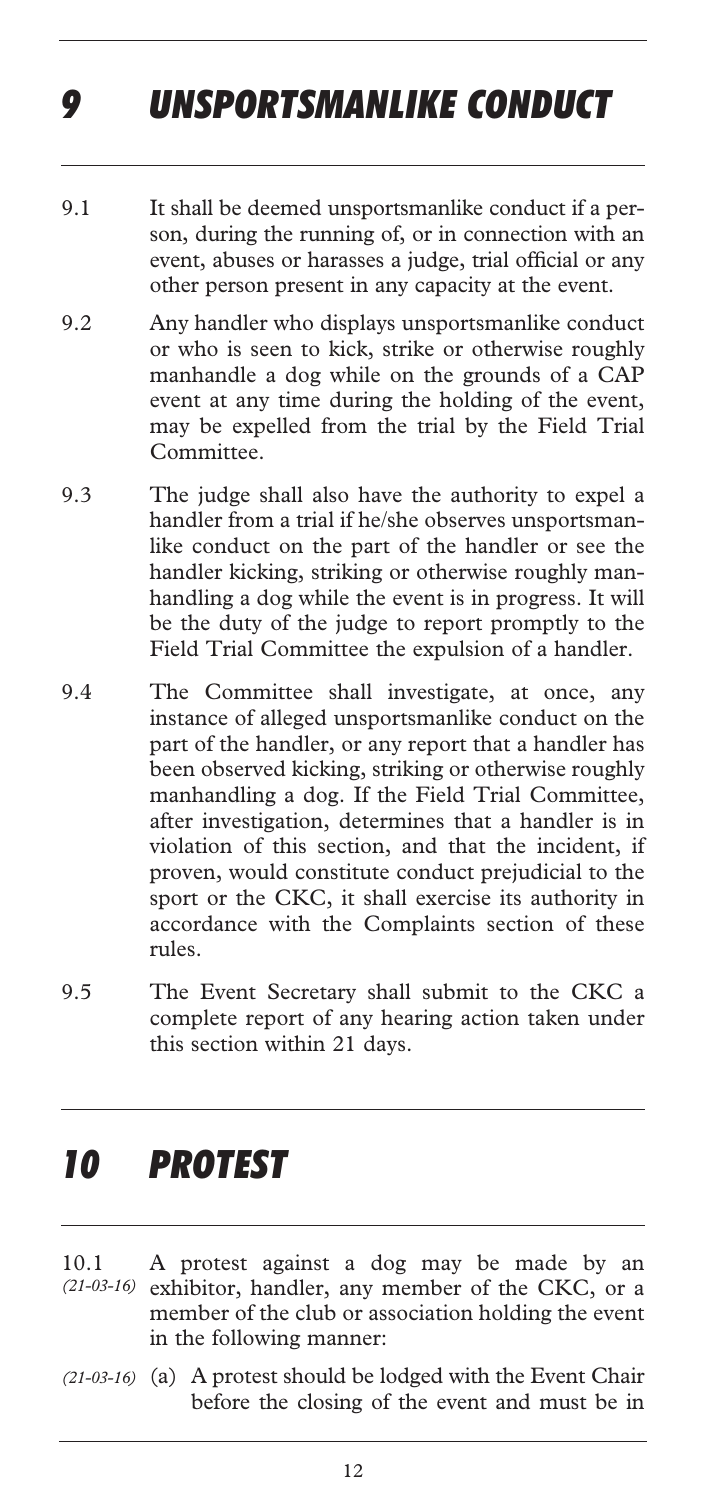writing, on a form provided by the CKC (or facsimile thereof). A hearing shall be held prior to the departure of all parties. No protest will be entertained unless accompanied by a deposit. This deposit shall be returned if the protest is sustained. If the protest is not sustained, the deposit will be forwarded to the CKC with the Event Committee's report.

- (21-03-16) (b) If the protest cannot be filed at the event because of circumstances requiring medical and/or veterinary attention, or if the dog has been removed from the grounds, or if the owner and the dog leave the grounds immediately following the incident, the protest may be submitted directly to the CKC within 10 days of the event. All such protests shall constitute complaints under the CKC's By-laws and the provisions of same shall apply.
- (21-03-16) (c) If the Protest is filed directly to the CKC, reasons should be provided as to why the Protest could not be filed with the Event Superintendent.
- 10.2 Where the Event Committee consists of more than 5 persons, the President of the event-giving club shall name 5 members of the Event Committee to act on any protest received by the event-giving club.
- 10.3 Written copies of all decisions on protests must be forwarded immediately to the Discipline Committee *(32-12-17)*  of the CKC. The Discipline Committee may take such action as it deems fit in connection with such protest, provided no appeal is submitted to the CKC within 10 days of the date on which the decision of the Event Committee was rendered. Such action may include barring the dog from future CKC approved events, imposition of an administrative fee, and/or cancellation of awards. The fact that the Event Committee did not sustain a protest in no way inhibits the right of the Discipline Committee to take such action as it deems advisable.
- 10.4 An appeal to the Discipline Committee of the CKC from a decision of the Event Committee where a dog has been protested must be forwarded to the CKC within 10 days of the date on which the decision was rendered, together with a deposit.
- 10.5 If an event-giving club fails to hear a protest as prescribed above, or in the opinion of the Discipline *(32-12-17)* Committee improperly handles a protest, the Discipline Committee shall have the authority to take such action as it deems fit and necessary, and it may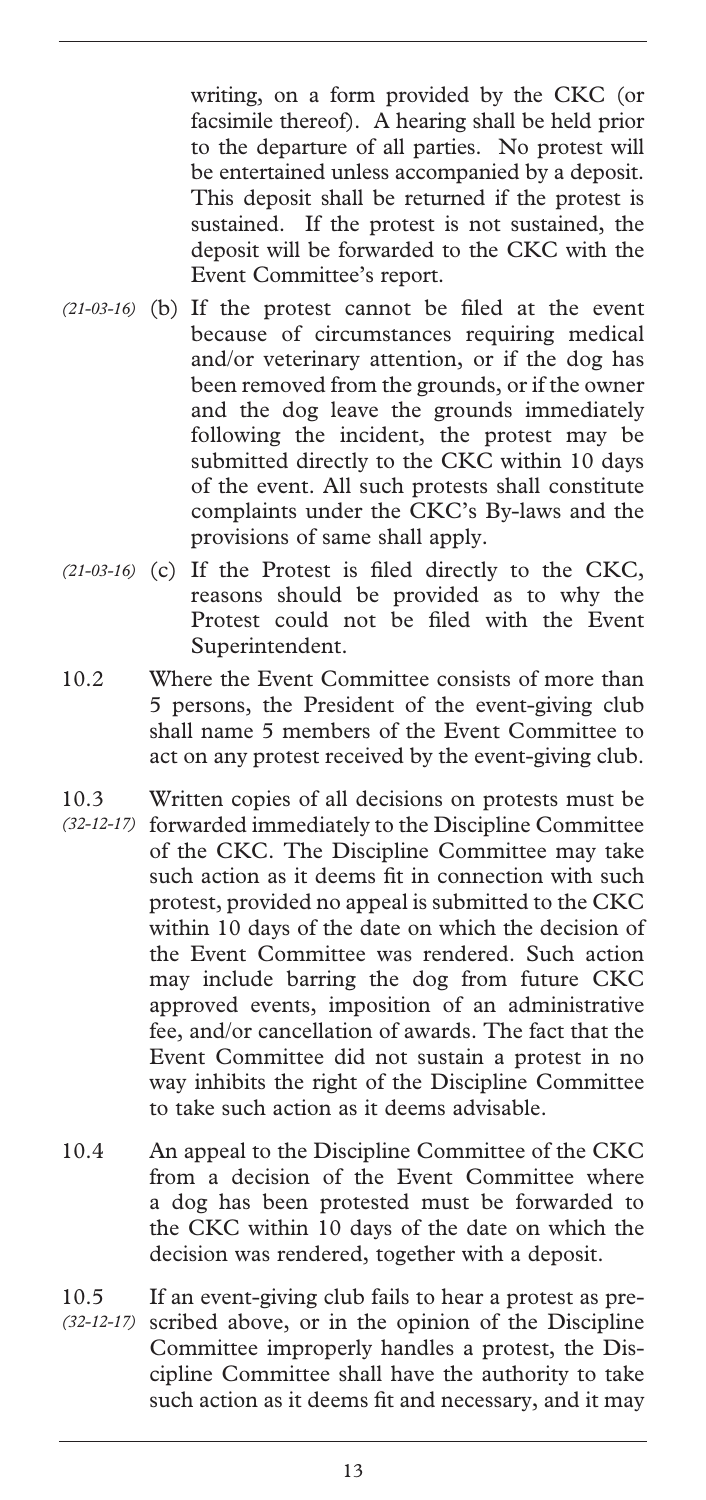at the same time take disciplinary action against the officials of the event-giving club concerned.

### *11 COMPLAINTS*

- 11.1 A complaint against a person respecting a violation (32-12-17) of the rules and regulations related to CAP events must be in writing, on a form issued by the CKC (or facsimile thereof), and must be accompanied by a deposit. A complaint, if sustained, will result in disciplinary action. A deposit is not required on a complaint alleging that a judge officiating at a CAP event held under these rules and regulations has been subject to indignities of any kind during the progress of the event.
- 11.2 A complaint should be lodged with the Event Chair of the event-giving club no later than 15 minutes after the completion of the judging of the event, or should the complainant choose to do so, a complaint may be submitted directly to the CKC within 10 days of the event. All such complaints shall constitute complaints under the CKC's By-laws and the provisions of same shall apply.
- 11.3 Any complaint against the club holding the event or any of its officials must be submitted directly to the CKC within 10 days of the event. All such complaints shall constitute complaints under the CKC's By-laws and the provisions of same shall apply.
- 11.4 A complaint shall be restricted to any of the following:
	- (a) An act of omission or commission on which is based an allegation of a violation of the Chase Ability Program Rules & Regulations;
	- (b) Any act on which an allegation of misconduct is based;
- (32-12-17) (c) The alleged failure of an officiating judge to excuse or remove from an event a dog for which a provision for excusing or removal appears in these rules and regulations.
- 11.5 Where the Event Committee consists of more than 5 persons, the President of the trial-giving club shall *(32-12-17)* name 5 members to form an Event Committee to act on the complaint received by the event-giving club.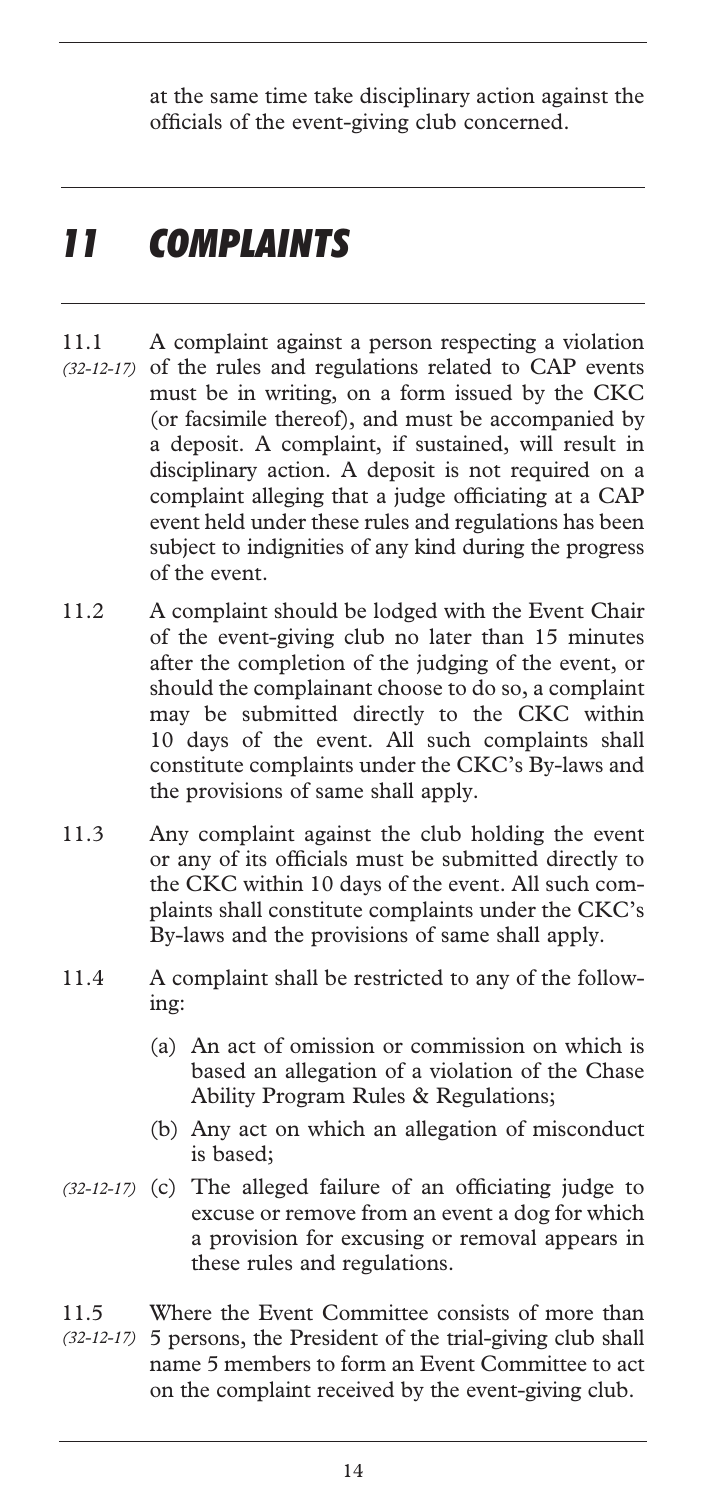- 11.6 When a complaint is received against a judge by the event-giving club, the club shall hold a hearing while all parties are still in attendance. The report and all statements given by all parties will be forwarded to the Discipline Committee along with the deposit from the complainant. The Event Committee will not render a decision but will collect all pertinent information.
- 11.7 Upon receipt of a complaint (other than against a judge) the Event Committee of the event-giving club shall conduct an investigation as soon as possible, and within 14 days of receipt of such complaint shall conduct a hearing in accordance with the procedures set out in the Procedure for Conducting an Event Committee Hearing as provided in these rules and regulations. *(32-12-17)*
- 11.8 The Event Committee shall then promptly forward the complaint, the deposit and a record of the hearing together with its recommendation on the disposition of the complaint to the CKC. Copies of the record of the hearing and the Committee's recommendation will be forwarded to the parties concerned at the same time.
- 11.9 Notwithstanding any contrary provisions in these rules and regulations, the procedure specified herein for dealing with complaints shall govern.
- 11.10 Disciplinary action will be taken against any official (32-12-17) and the event-giving club of which they are an official when it is established to the satisfaction of the CKC that an attempt was made to discourage the submission of a complaint.
- 11.11 Disciplinary action will be taken against an event-giving club which fails to properly deal with complaints as provided in these rules and regulations.

# *12 DISCIPLINE*

12.1 The Discipline Committee may take disciplinary action against any club, member, person, partnership, company or organization of the CKC for any act of omission or commission, which violates any section or sections of the rules and regulations for CKC CAP events. Such action will be taken as provided for in the By-laws of the CKC.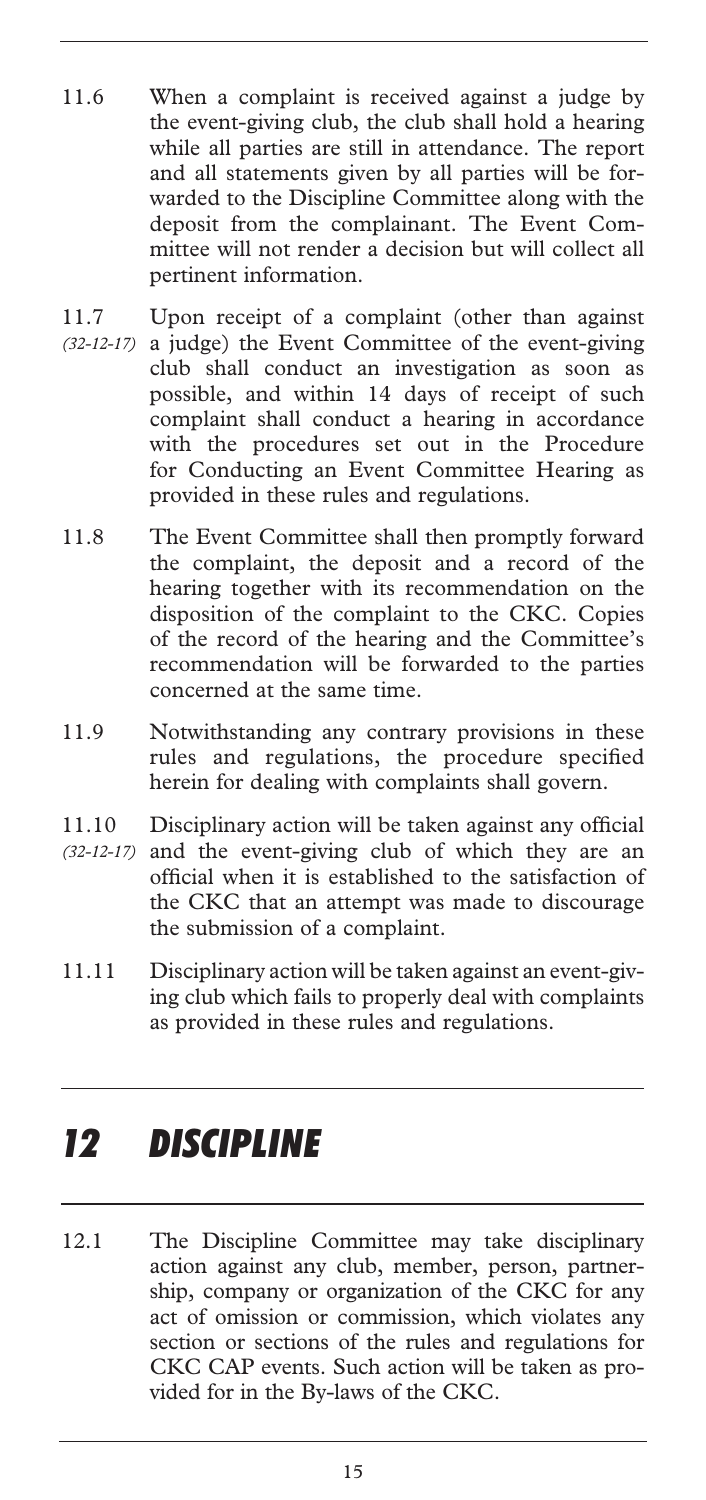- 12.2 No person shall abuse a dog on the grounds or premises of an event or conduct himself in a manner prejudicial to the best interests of the event.
- 12.3 Any club, member, person, partnership, company or organization availing themselves of the privilege of participating in any capacity or manner whatsoever at a CAP shall, by such participation, be deemed to have agreed to the authority of the CKC and its Board as conferred on the CKC by its By-laws and all other rules and regulations adopted by the CKC.
- 12.4 At its discretion and subject to the appeal process, the Discipline Committee may cancel any or all qualifying placement earned by a dog owned by a person debarred, deprived, suspended or expelled of all privileges of the CKC when such wins were earned following the date on which such act occurred that resulted in disciplinary action.
- 12.5 The administration to a dog competing at a CAP event of a drug or any substance, in any form, which alters the nervous system by stimulation, sedation or tranquilization shall be considered as misleading the judge and will be considered misconduct. The person or persons responsible will be subject to disciplinary action in accordance with this section.
- 12.6 Any person, either within or outside the course, who does anything calculated to attract, distract or otherwise interfere in any way with the attention, deportment, or performance of a dog under judgment, may be disciplined by the Discipline Committee in whatever way it considers to be in the best interest of the club, or the judge(s) may take summary action.
- 12.7 It shall be the duty and obligation of the event-giving club to see that a judge, club official, volunteer or any participant at an event held under these rules, is not subject to indignities of any kind. The Event Committee Chair shall promptly report to the CKC any infringement of this regulation, and the CKC shall have the authority to take such action as it deems fit on receipt of a report indicating that this has occurred. A copy of this regulation shall be prominently placed in every premium list and catalogue.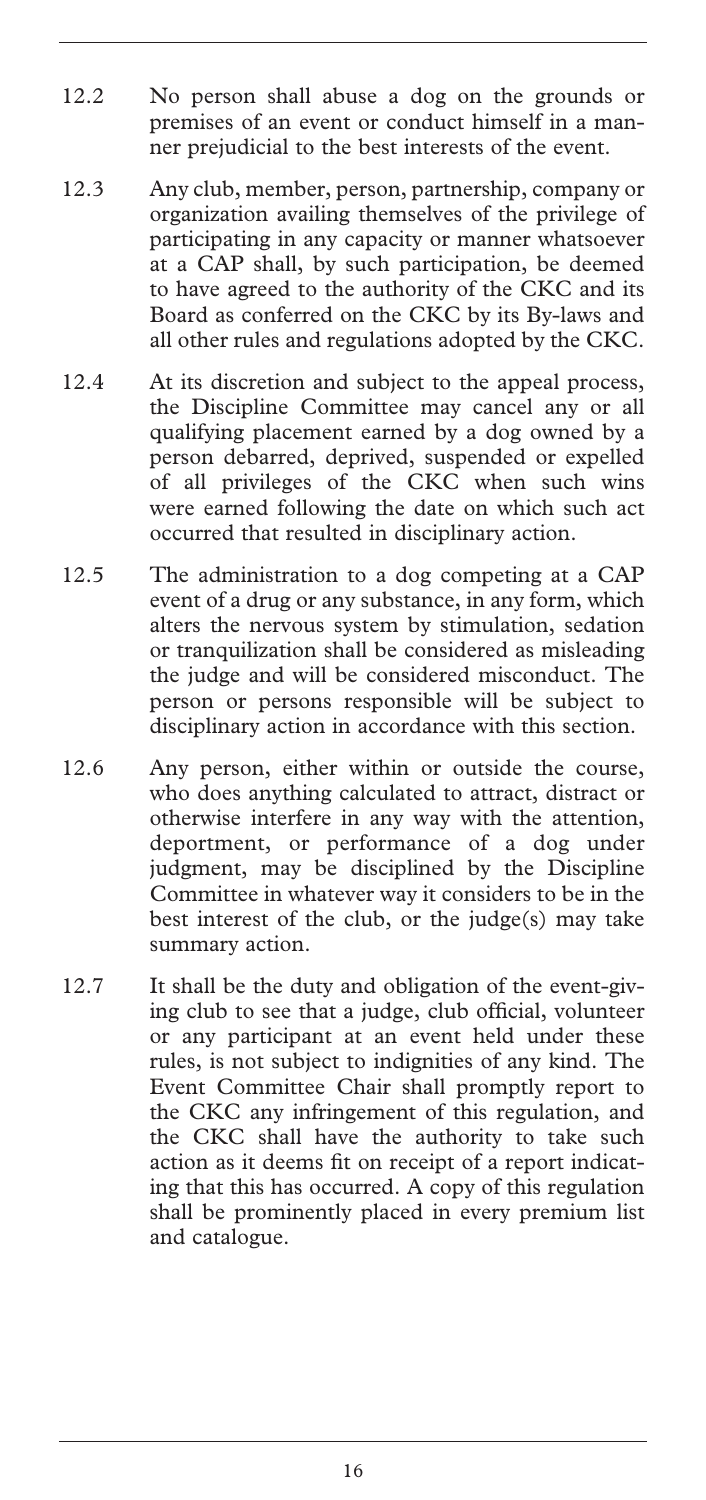## *13 PROCEDURE FOR CONDUCTING A CAP EVENT COMMITTEE HEARING*

- 13.1 It is essential that the defendant be given the opportunity to be present during the whole hearing and to testify and present his own witnesses. If a defendant refuses to attend or defend himself, the hearing may proceed without him. In notifying the defendant of the hearing, it is essential that he be informed specifically of the nature of the charges against him and that a record of such notice be made.
- 13.2 The complainant must also be informed of the hearing and allowed to be present throughout the whole hearing.
- 13.3 Both the complainant and defendant should be informed that they may be represented by legal counsel or an agent at the hearing if they choose but this is not necessary.
- 13.4 The chair is to call the meeting to order and then (32-12-17) announce: "We are proceeding by reason of our appointment to the Event Committee by (name of event-giving club)."
- 13.5 The chair shall identify all persons present and the reason for their presence (i.e. complainant, defendant, witness) and then ask the witnesses to withdraw until required to give evidence. After giving evidence a witness may be excused.
- 13.6 The complaint is to be read except that if the complainant and defendant agree, it may be necessary to relate only the substance of the complaint as set out on the Official Complaint form.
- 13.7 The chair is to ask the defendant whether he wishes to admit or deny the complaint as it has been read or stated.
- 13.8 The complainant is to give evidence on the complaint. He may then be questioned by the defendant. At the chair's invitation, any member of the Committee may question the complainant. If the complainant has brought witnesses, such witnesses may then give evidence individually. Each witness may be questioned by the defendant or any member of the Committee. Each witness is to leave the hearing after evidence has been given.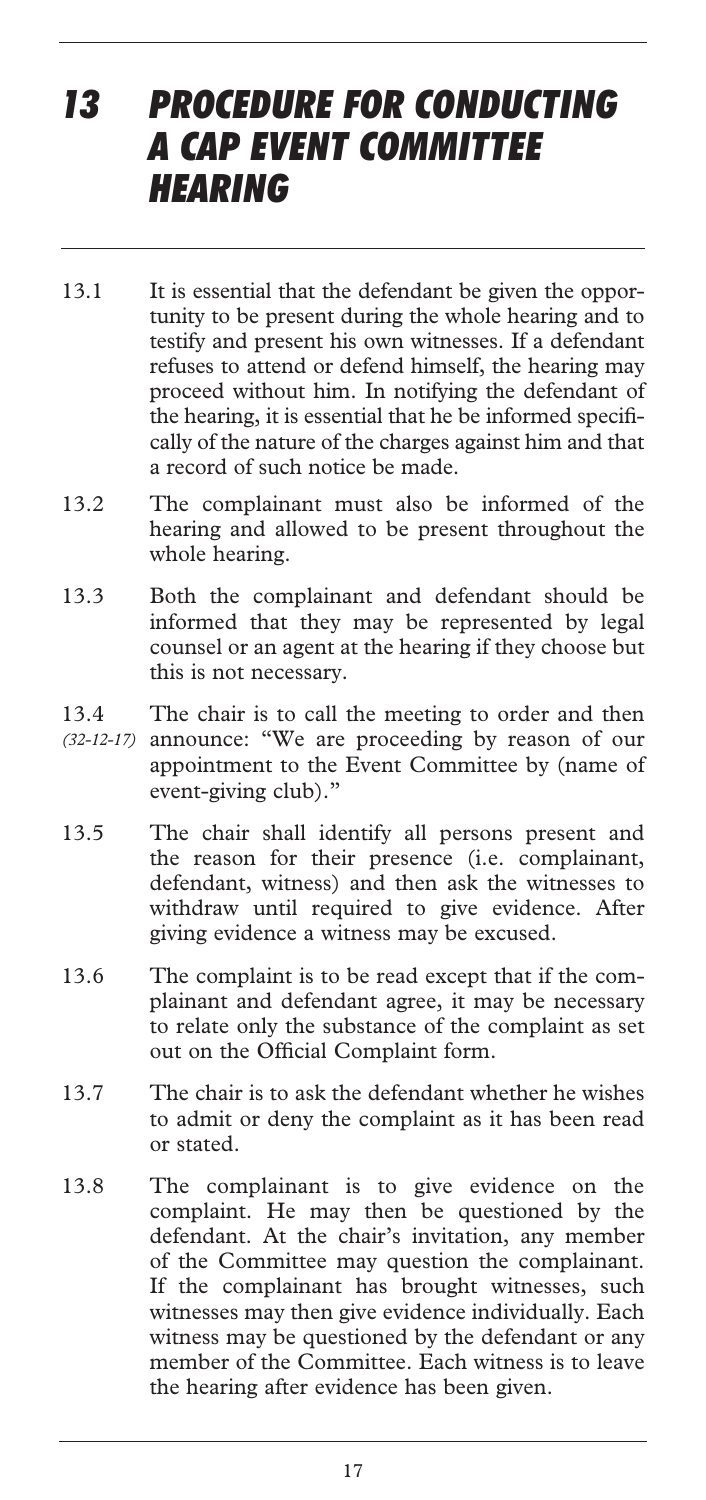- 13.9 Upon completion of the evidence given by the complainant and any witness appearing on his behalf, the defendant may then give evidence and may then be questioned by the complainant or any member of the Committee. If the defendant has brought witnesses, such witnesses may then give evidence individually. Each witness may be questioned by the complainant or any member of the Committee.
- 13.10 The chair may then call any other witness which the Committee considers appropriate to the proper hearing of the complaint.
- 13.11 The complainant may then have the opportunity of summing up the complaint and the evidence presented in support thereof. The defendant shall have the opportunity of summing up his defense and any evidence presented in support of his defense.
- 13.12 The Chair shall announce that the Committee will be submitting a report on the hearing together with its recommendation on the disposition of the complaint to the Discipline Committee of the CKC and the parties concerned. All but the Committee members shall be dismissed so that the matter may be considered.

# *14 PARTICIPATION*

- 14.1 The participation in any manner or in any capacity at a competitive event held under these rules shall be considered a privilege accorded to any person by the CKC and such privilege may be extended and withdrawn by the Discipline Committee.
- 14.2 Any person availing himself of the privilege of participating in any manner, shape or form and in any capacity, including that of a spectator at a competitive event held under these rules shall, by such participation, be deemed to have agreed to the authority of the CKC and its Board.
- 14.3 No person who has been expelled, deprived of privileges, suspended or debarred by the CKC may enter a dog, compete, exhibit, judge, act as agent or handler for any competitor, take a dog into any competition or be connected in any capacity with competitive events held under these rules.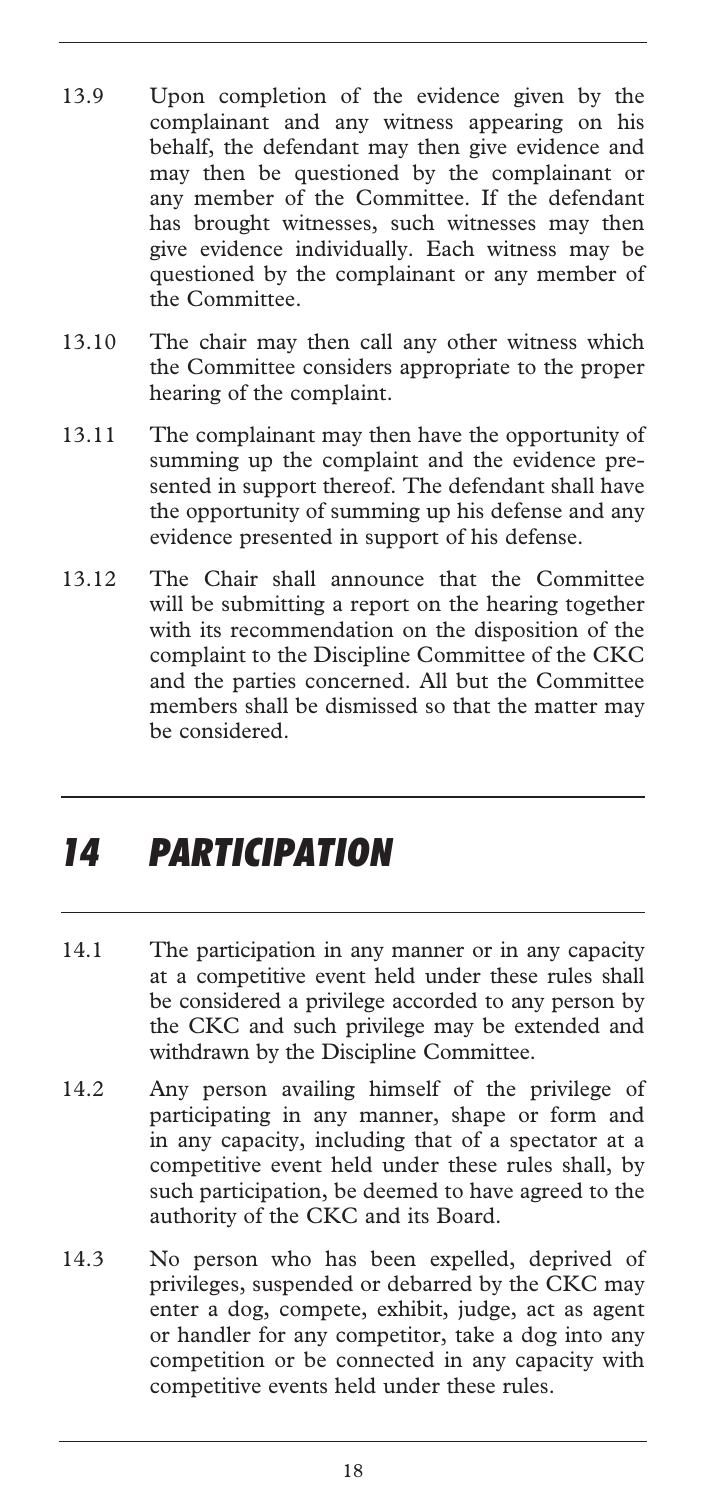- 14.4 A club holding a CAP event under these rules shall not engage in any capacity a person who is under suspension or expulsion, debarred or deprived of privileges by the CKC.
- 14.5 Any person who has lost the right to participate in events in their country of residence shall not, while such a loss of privilege is in effect, participate in any Canadian Kennel Club approved events. Any wins by a dog that is exhibited or handled by such individual shall automatically be cancelled.

# *15 LIABILITY (22-03-16)*

- 15.1 The CKC shall not be responsible to any member, person, partnership, club or corporation for any loss, damage or injuries arising at or by reason of any event held under any rules adopted by the CKC. *(22-03-16)*
- 15.2 Every owner or authorized agent for the owner of any dog entered in a CKC event is required to take all reasonable steps to ensure that the dog behaves properly at the event, and in particular to prevent the dog from threatening, menacing or biting a judge, another dog, or any other person in attendance at the event. Failure to take such reasonable steps may result in disciplinary action against such owner or authorized agent under the By-laws, which may result in the imposition of any of the penalties provided for in the By-laws *(22-03-16)*

# *16 AMENDMENTS*

- 16.1 These rules are subject to amendment by the Board.
- 16.2 Amendments to these rules may also be proposed by a person, association, club, representative group or body by presenting such proposal to the Board for their consideration. In such circumstances, the Board will forward the proposal to the Lure Coursing Council for its consideration and input, prior to the Board making its final decision.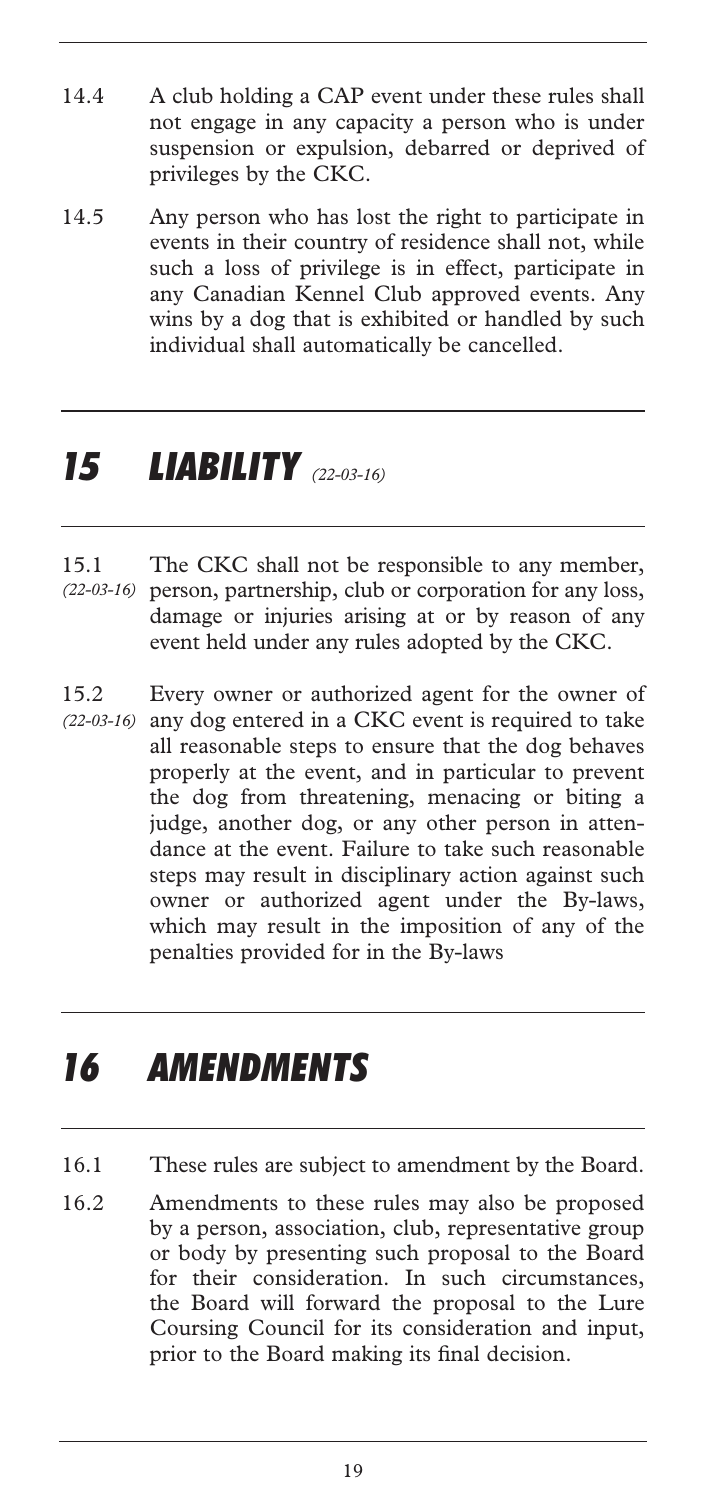- 16.3 Any amendment to these rules shall be approved by a simple majority vote of the Board.
- 16.4 The effective date of any approved amendment shall be set by the Board.
- 16.5 The Board, at its sole discretion, may choose to perform a non-binding poll of the membership to attain general input prior to making a final decision on any proposed amendment to these rules.
- 16.6 Upon the Board making its final decision with respect to any amendment to these rules, the membership shall be advised by placing a notice in the Official Section as soon thereafter as is reasonably possible.